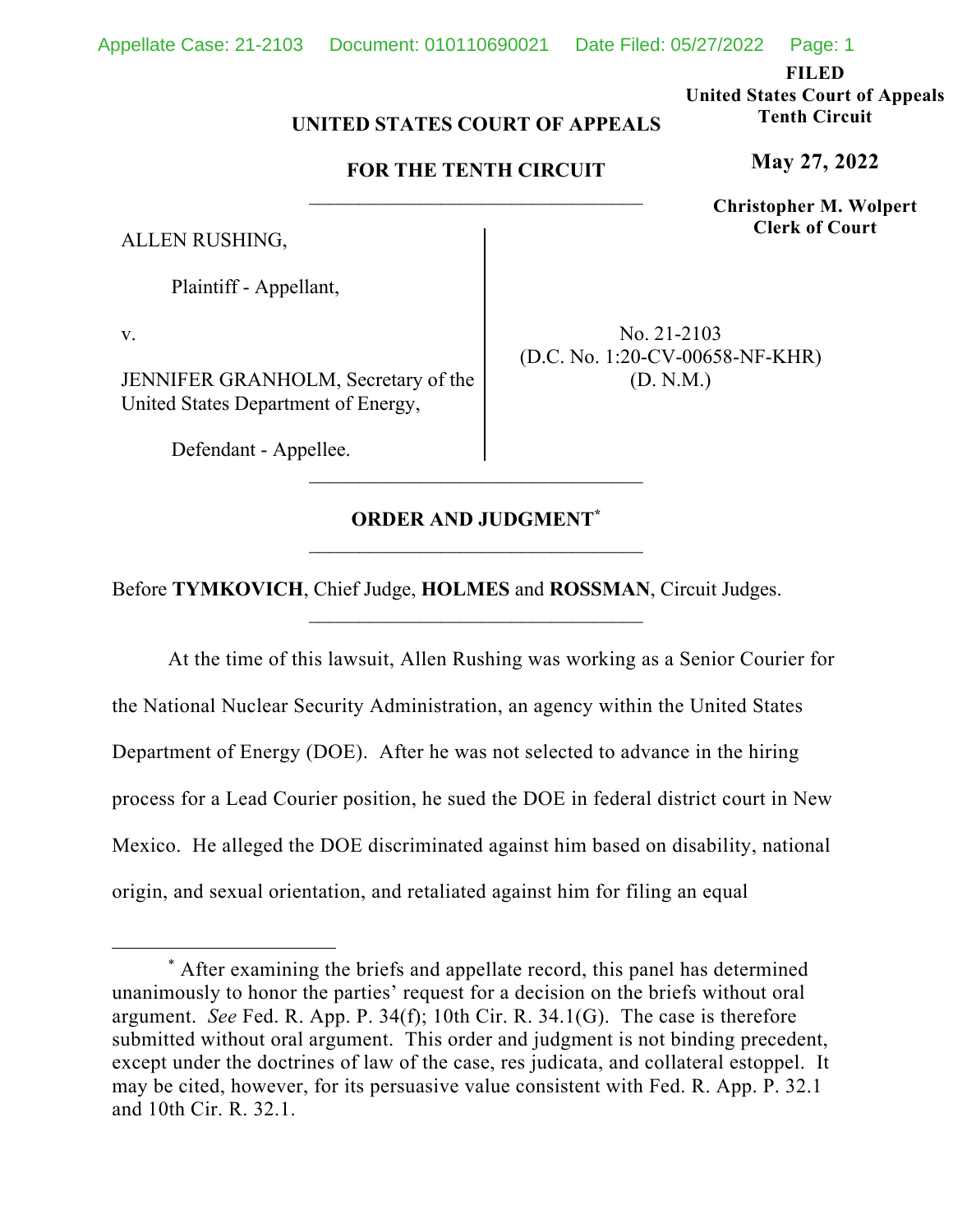employment opportunity (EEO) complaint. The district court granted the DOE's motion for summary judgment, and Mr. Rushing now appeals. Exercising jurisdiction pursuant to 28 U.S.C. §1291, we affirm.

### I. Background

 Mr. Rushing applied to be a Lead Courier. The human resources department identified a group of seven applicants, including Mr. Rushing, who were at least minimally qualified for the Lead Courier position. A leadership review panel then met and evaluated each candidate using five assessment questions designed to reflect each applicant's performance during the past year. Three candidates received a score of 136 or higher out of a possible score of 140. Mr. Rushing received a score of 114, and three other candidates scored lower than him. The candidates who received the top three scores advanced in the hiring process and were given interviews. Mr. Rushing and the other candidates with lower scores were not given further consideration.

After he was not chosen to advance in the hiring process, Mr. Rushing filed an EEO complaint with the agency.<sup>1</sup> He subsequently filed the underlying lawsuit. The

<sup>&</sup>lt;sup>1</sup> We note in his brief, Mr. Rushing at times refers to filing an "EEO Charge of Discrimination," *see, e.g.*, Aplt. Opening Br. at 7-8, but at other times refers to filing an "EEOC complaint," *id.* at 10, or "EEOC discrimination charge," *id.* at 12. The references to the "EEOC" might suggest that he filed a complaint with the Equal Employment Opportunity Commission, not the agency's EEO office. But all the record evidence shows that Mr. Rushing filed an internal EEO complaint with the agency. We also note that neither party addresses exhaustion of administrative remedies in their appellate briefing. Because exhaustion is not jurisdictional, *see Lincoln v. BNSF Ry., Co.,* 900 F.3d 1166, 1185 (10th Cir. 2018), and it is not necessary to resolve this appeal, we need not consider it, *see United States v.*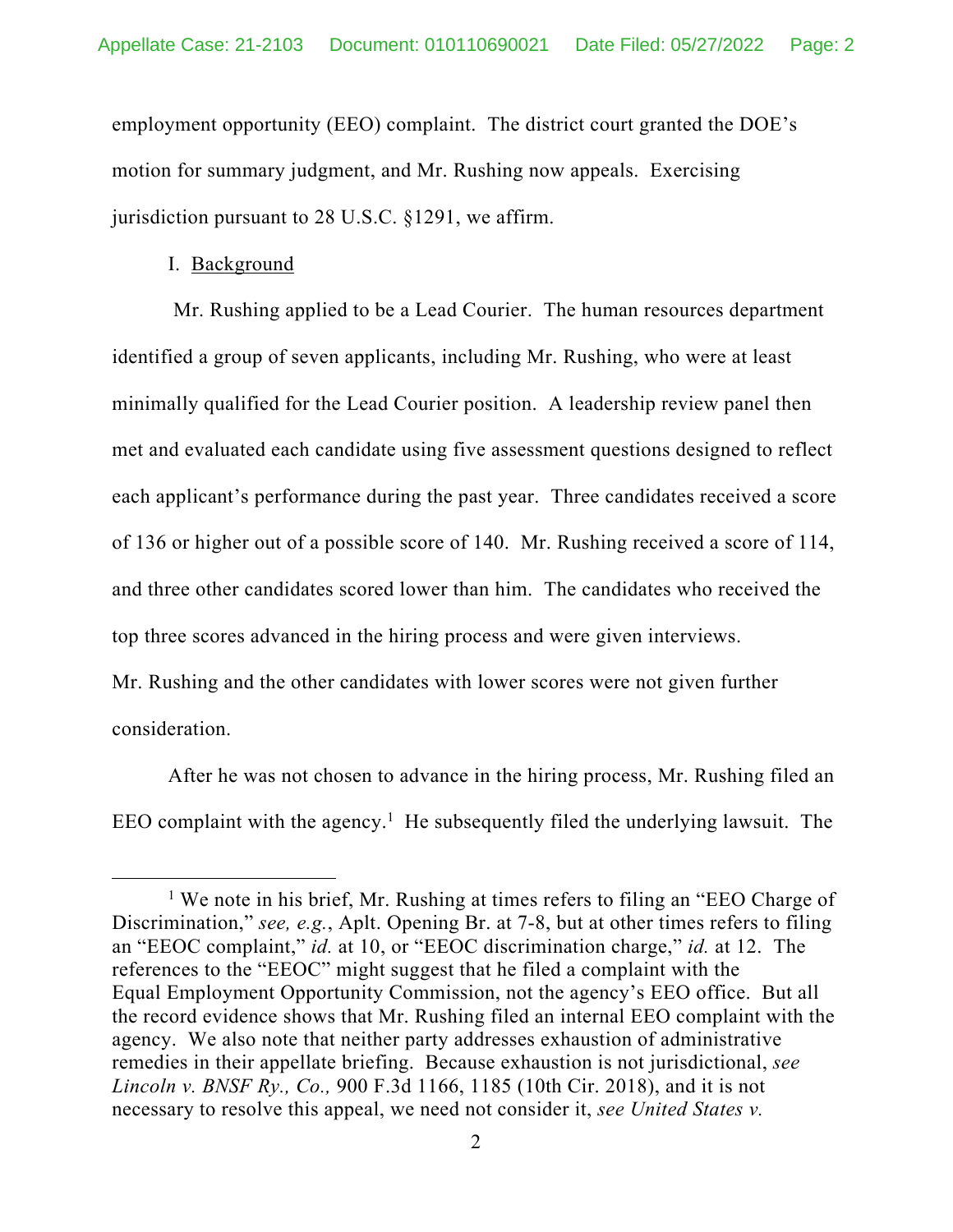government moved for summary judgment on all claims, and Mr. Rushing filed a response in opposition.

The district court first considered Mr. Rushing's disability claim.<sup>2</sup> The court concluded Mr. Rushing established a prima facie case of disability discrimination, but he had failed to show that the government's legitimate, nondiscriminatory reason for not interviewing him—because he was not one of the top three candidates based on the panel score assessments—was pretext for discrimination.

The court next observed that Mr. Rushing's response did not address his claims for discrimination based on national origin and sexual orientation. $3$ 

Finally, the district court determined that Mr. Rushing failed to establish a prima facie case of retaliation. The court explained that "'[a] plaintiff establishes a prima facie case of retaliation by showing: (1) he or she engaged in protected opposition to discrimination; (2) he or she was subject to an adverse employment

*Burkholder*, 816 F.3d 607, 620 n.11 (10th Cir. 2016) ("In our adversary, common-law system, courts properly answer only the questions that the parties present to them and that are necessary for the resolution of the case at hand.").

 $2$  The district court analyzed the claim using the burden-shifting framework from *McDonnell Douglas Corp. v. Green*, 411 U.S. 792, 802-06 (1973). Under that framework, "[i]f the plaintiff advances a prima facie case of discrimination, the burden shifts to the employer to articulate a 'legitimate, nondiscriminatory reason' for not hiring the plaintiff." *Lincoln*, 900 F.3d at 1193 (quoting *McDonnell Douglas*, 411 U.S. at 802). "If the employer articulates a satisfactory reason, the burden shifts back to the plaintiff to demonstrate that the employer's stated reason is pretext for discrimination." *Id.*

 $3$  Mr. Rushing states in his opening brief that he "drop[ped]" these claims. Aplt. Opening Br. at 6 n.1.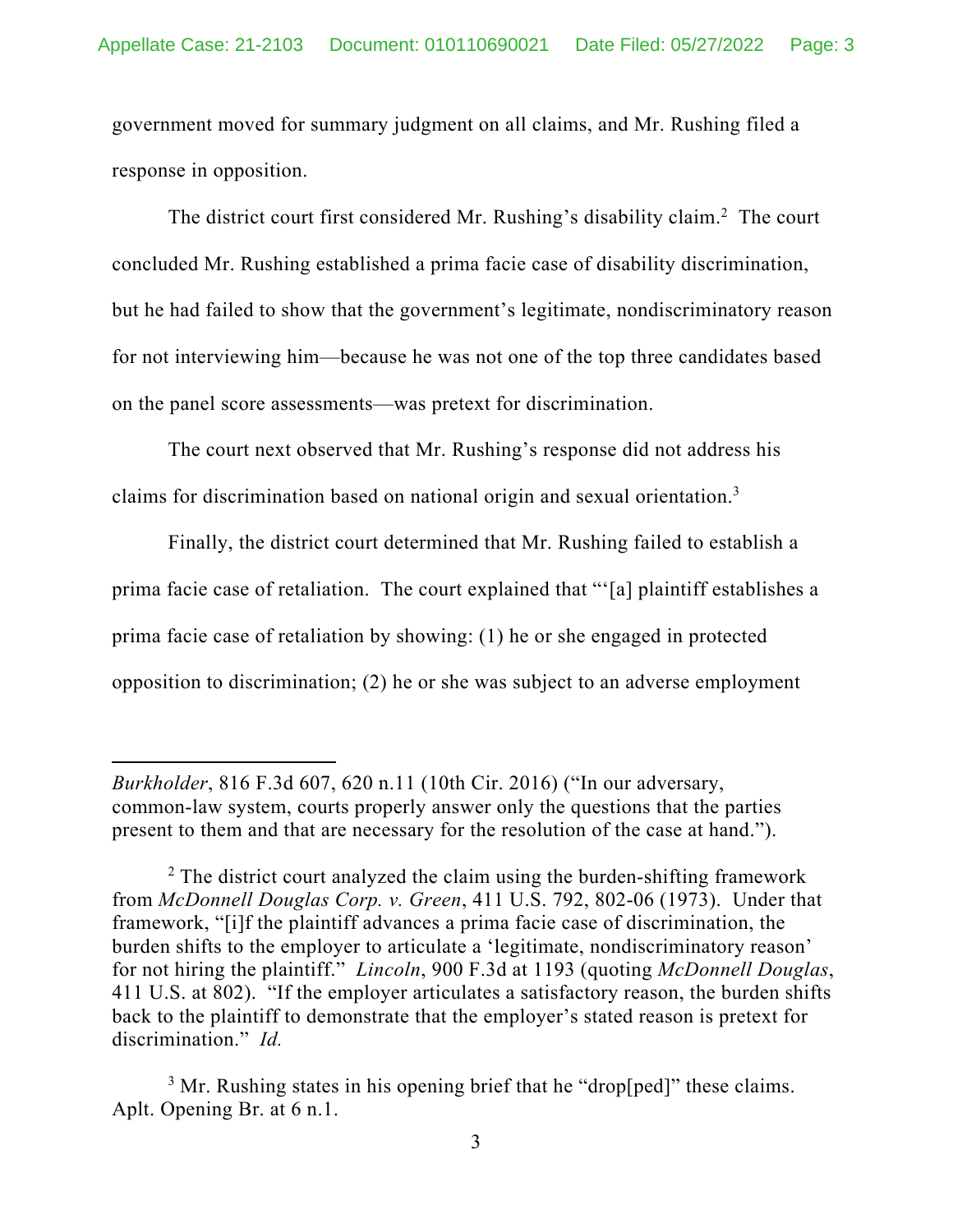action; and (3) a causal connection exists between the protected activity and the adverse action.'" Aplt. App., vol. II at 231-32 (quoting *Kendrick v. Penske Transp. Servs., Inc.*, 220 F.3d 1220, 1234 (10th Cir. 2000)). Although the court found that Mr. Rushing engaged in protected opposition to discrimination when he filed his EEO complaint, the court concluded he had not shown he was subject to an adverse employment action. In reaching that conclusion, the district court observed Mr. Rushing did not explain how the five occurrences he identified in his response to summary judgment could meet the definition of an adverse employment action, which requires that the act "carry a 'significant risk of humiliation, damage to reputation, and a concomitant harm to future employment prospects.'" *Id.* at 233 (quoting *Annett v. Univ. of Kan.*, 371 F.3d 1233, 1239 (10th Cir. 2004)).

The court granted the motion on all claims and entered judgment in favor of the DOE. This timely appeal followed.

#### II. Discussion

Summary judgment is proper "if the movant shows that there is no genuine dispute as to any material fact and the movant is entitled to judgment as a matter of law." Fed. R. Civ. P. 56(a). We review de novo the district court's decision granting summary judgment. *Savant Homes, Inc. v. Collins*, 809 F.3d 1133, 1137 (10th Cir. 2016).

We have recognized "[t]he first task of an appellant is to explain to us why the district court's decision was wrong." *Nixon v. City and Cnty. of Denver*, 784 F.3d 1364, 1366 (10th Cir. 2015). Mr. Rushing's brief purports to raise two issues of error

4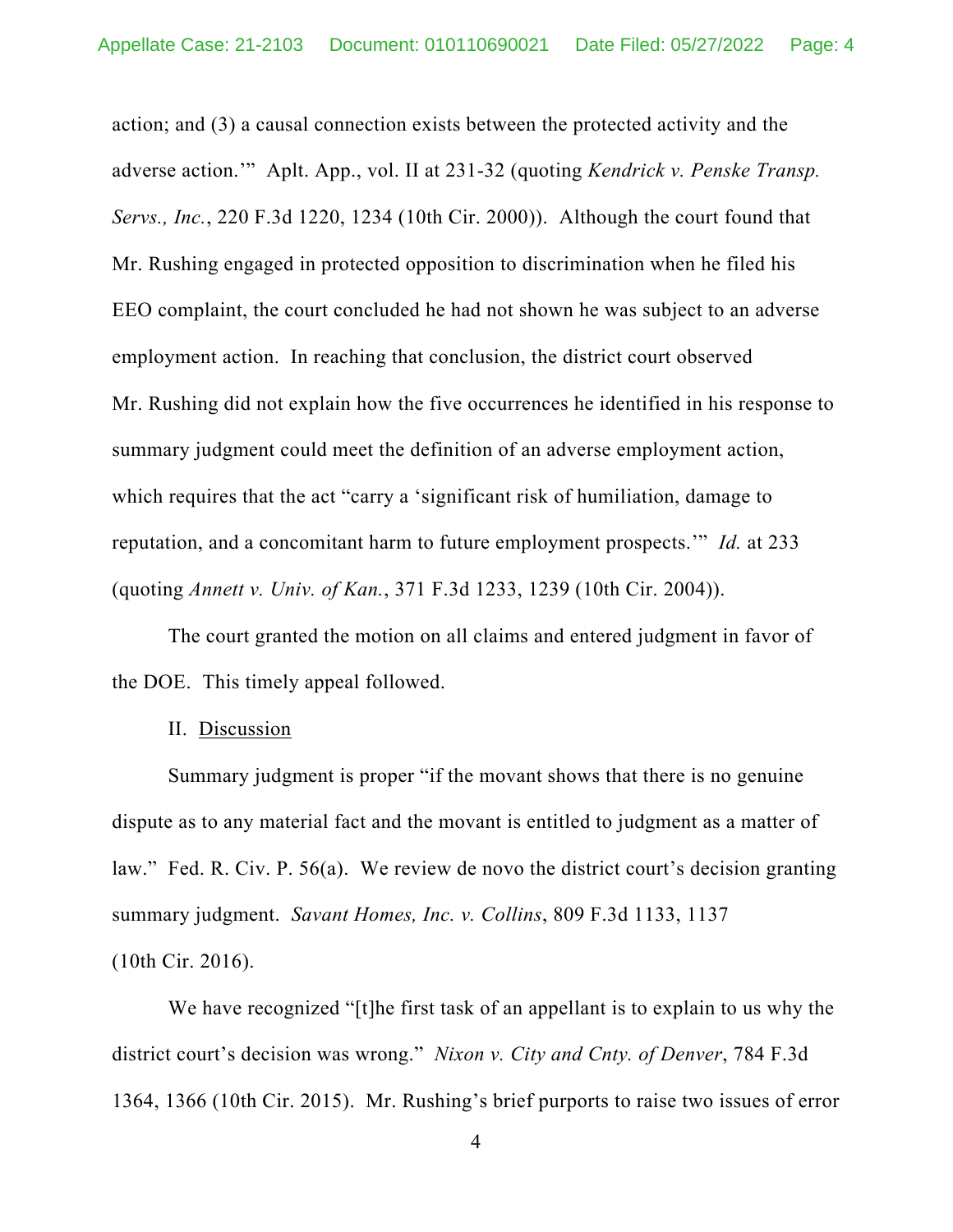with the district court's decision, but he has "utterly fail[ed] . . . to explain what was wrong with the reasoning the district court relied on in reaching its decision." *Id.*

For his first issue, Mr. Rushing argues the district court erred in determining that he had not produced sufficient evidence of causation to survive summary judgment on his retaliation claim. He contends the district court "held that [he] provided sufficient evidence to establish the first two prongs of a prima facie case of retaliation" because his "action of filing an EEOC complaint is a protected activity and [his] termination was an adverse employment action." Aplt. Opening Br. at 10. He further argues the district court "reasoned that the causation prong was unnecessary" because Mr. Rushing failed to offer evidence that the "proffered reason for [his] termination was pretextual." *Id.* He maintains on appeal that he "presented sufficient evidence of causation between [his] EEOC discrimination charge and [his] termination." *Id.* at 12.

In response, the government contends that "Rushing appears to be discussing some other case—because that is not what happened here." Aplee. Br. at 16. We agree. As the government correctly explains: "The district court found that Rushing's filing of the EEO complaint was protected activity, but it granted summary judgment on the *second* element because it found that Rushing failed to present sufficient evidence of an adverse employment action." *Id.* As for Mr. Rushing's references to his "termination," the government further explains that Mr. Rushing never alleged in district court that he had been terminated. To the contrary, he alleged in his complaint that he "*works* for Defendant as a Senior Courier," Aplt.

5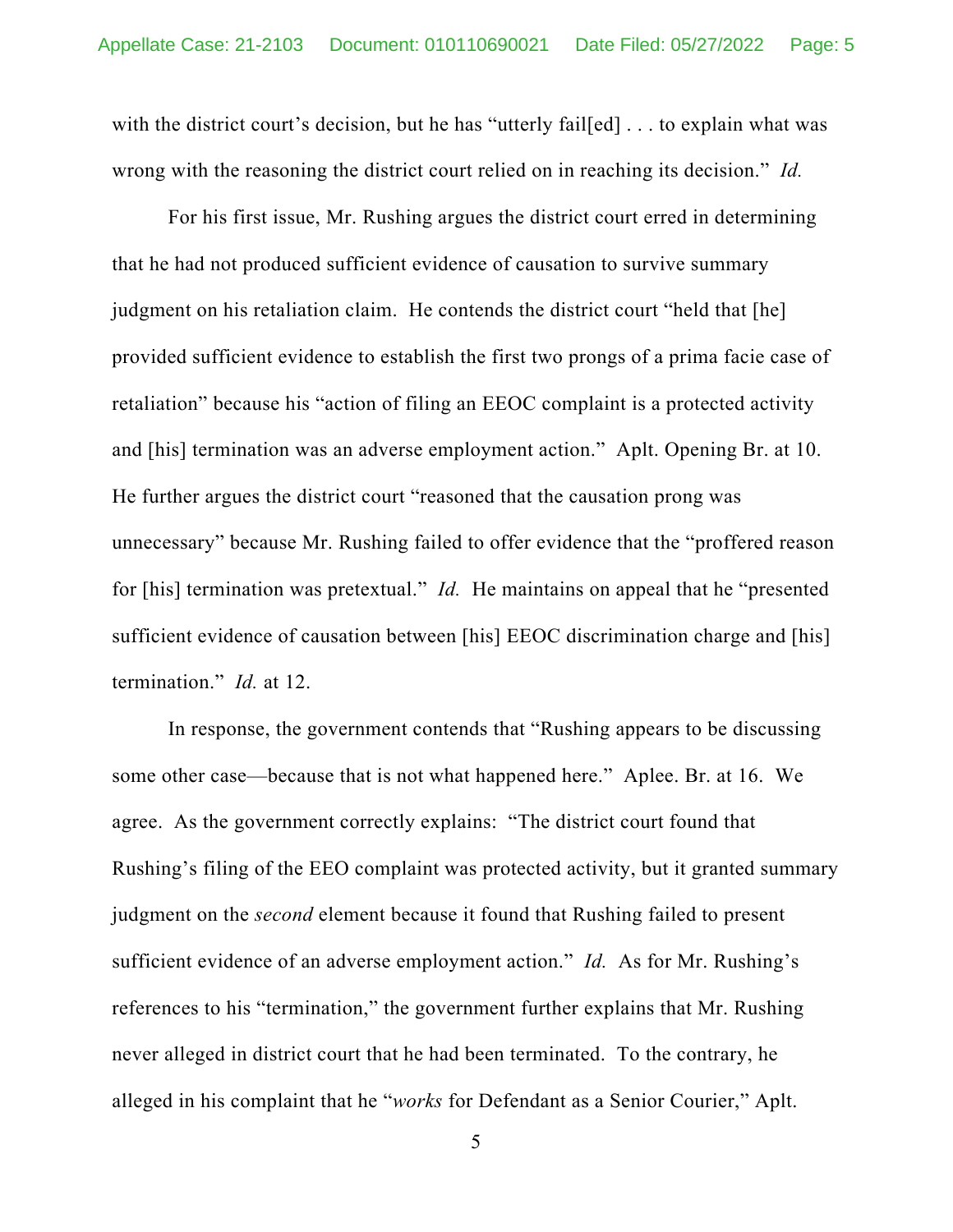App., vol. I at 6 (emphasis added), and he repeats that allegation in his opening brief, *see* Aplt. Opening Br. at 7.

The government asserts that Mr. Rushing's opening brief "does not acknowledge, much less challenge, the district court's ruling that he failed to offer sufficient evidence of an adverse employment action. Instead, he attacks rulings on the causation element and on the issue of pretext that the district court never made." Aplee. Br. at 16. The government therefore argues that Mr. Rushing has waived any challenge to the district court's grant of summary judgment on his retaliation claim. *See id.* We are persuaded by the government's argument that Mr. Rushing has waived any challenge to the district court's ruling on his retaliation claim by not addressing the basis for that ruling in his opening brief.<sup>4</sup> See Nixon, 784 F.3d at 1369 (affirming dismissal of claim because opening brief "contain[ed] nary a word to challenge the basis of the dismissal"); *see also Reedy v. Werholtz*, 660 F.3d 1270, 1275 (10th Cir. 2011) (declining to address propriety of district court's ruling because appellant failed to "challenge the court's reasoning on th[at] point").

<sup>&</sup>lt;sup>4</sup> Mr. Rushing does attempt to address this issue in his reply brief, arguing for the first time that he did present sufficient evidence of an adverse employment action. But "[t]he general rule in this circuit is that a party waives issues and arguments raised for the first time in a reply brief." *Reedy v. Werholtz*, 660 F.3d 1270, 1274 (10th Cir. 2011) (internal quotation marks omitted). And "[w]e see no reason to depart from that rule here." *Id.*; *see also, e.g.*, *In re Motor Fuel Temperature Sales Pracs. Litig.*, 872 F.3d 1094, 1112 & n.5 (10th Cir. 2017) (applying this waiver rule where appellant failed to address district court's reasoning in its opening brief and instead addressed it for the first time in its reply brief).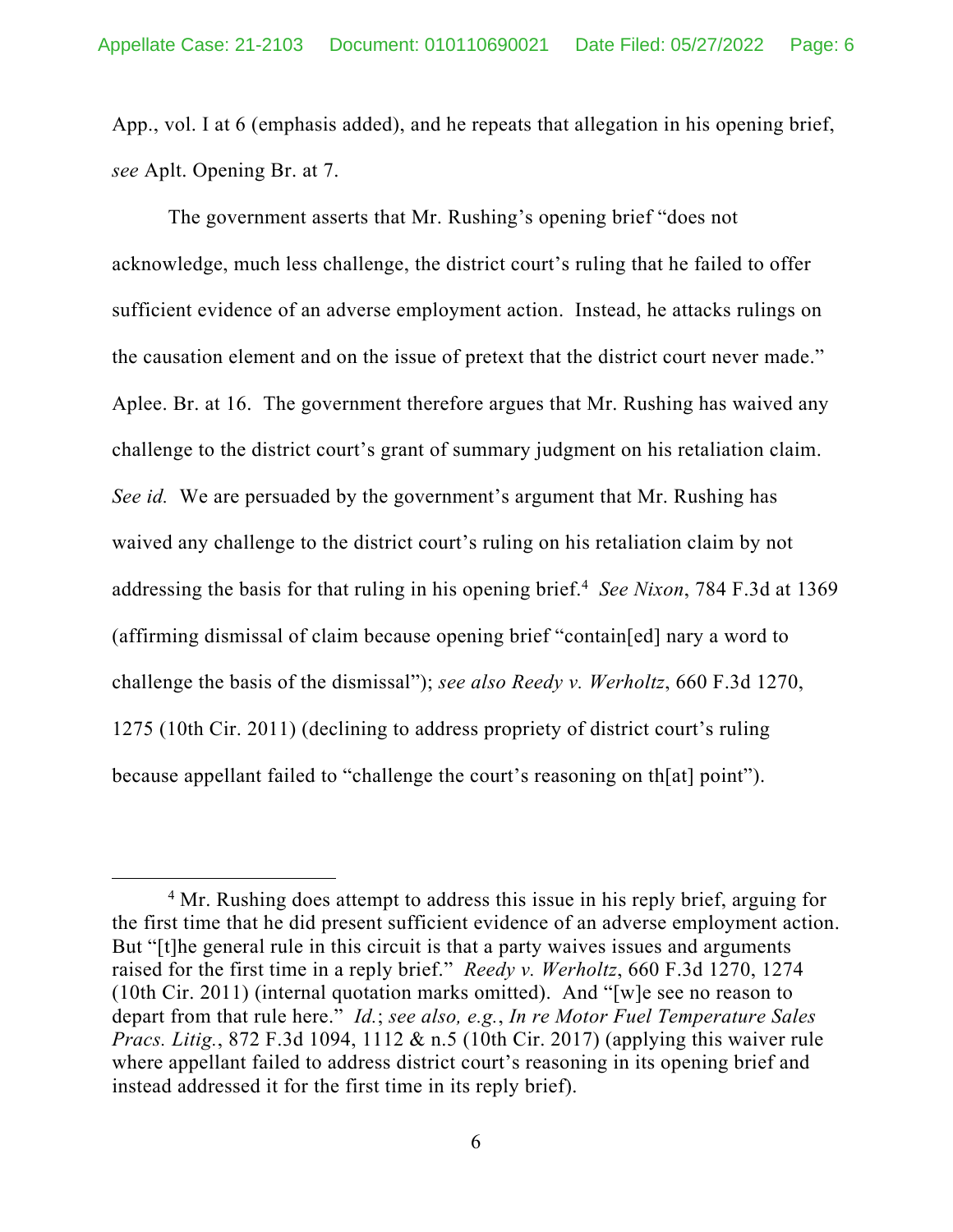Mr. Rushing's second issue fares no better. He argues the district court granted summary judgment despite material issues of fact in dispute related to the "Leadership Review done by the Agency." Aplt. Opening Br. at 13. But Mr. Rushing does not explain what claim this argument relates to or what aspect of the district court's decision he is challenging. *See id.* at 13-14. He offers only a repeated citation to one page from his response to summary judgment. *See id.* (citing Aplt. App., vol. II at 158). On that page, Mr. Rushing argued that the evidence he presented about the Leadership Review was "sufficient evidence of pretext to survive the summary judgment stage" on his disability claim. Aplt. App., vol. II at 158. But the district court rejected this argument, explaining that Mr. Rushing failed to show pretext because he "[did] not correlate the fact of his disability to any of the actions taken by the review panel." *Id.* at 229.

On appeal, Mr. Rushing fails to address the district court's reasoning. He does not appropriately frame and develop any challenge to the grant of summary judgment on his disability claim, or mention that he is challenging the district court's determination that he failed to show the government's legitimate, nondiscriminatory reason for not advancing him in the hiring process was pretextual. We therefore agree with the government that Mr. Rushing has waived this argument by failing to adequately brief it, so we cannot address it on appeal. *See, e.g.*, *Adler v. Wal-Mart Stores, Inc.*, 144 F.3d 664, 679 (10th Cir. 1998) ("Arguments inadequately briefed in the opening brief are waived."); *Murrell v. Shalala*, 43 F.3d 1388, 1389 n.2 (10th Cir.

7